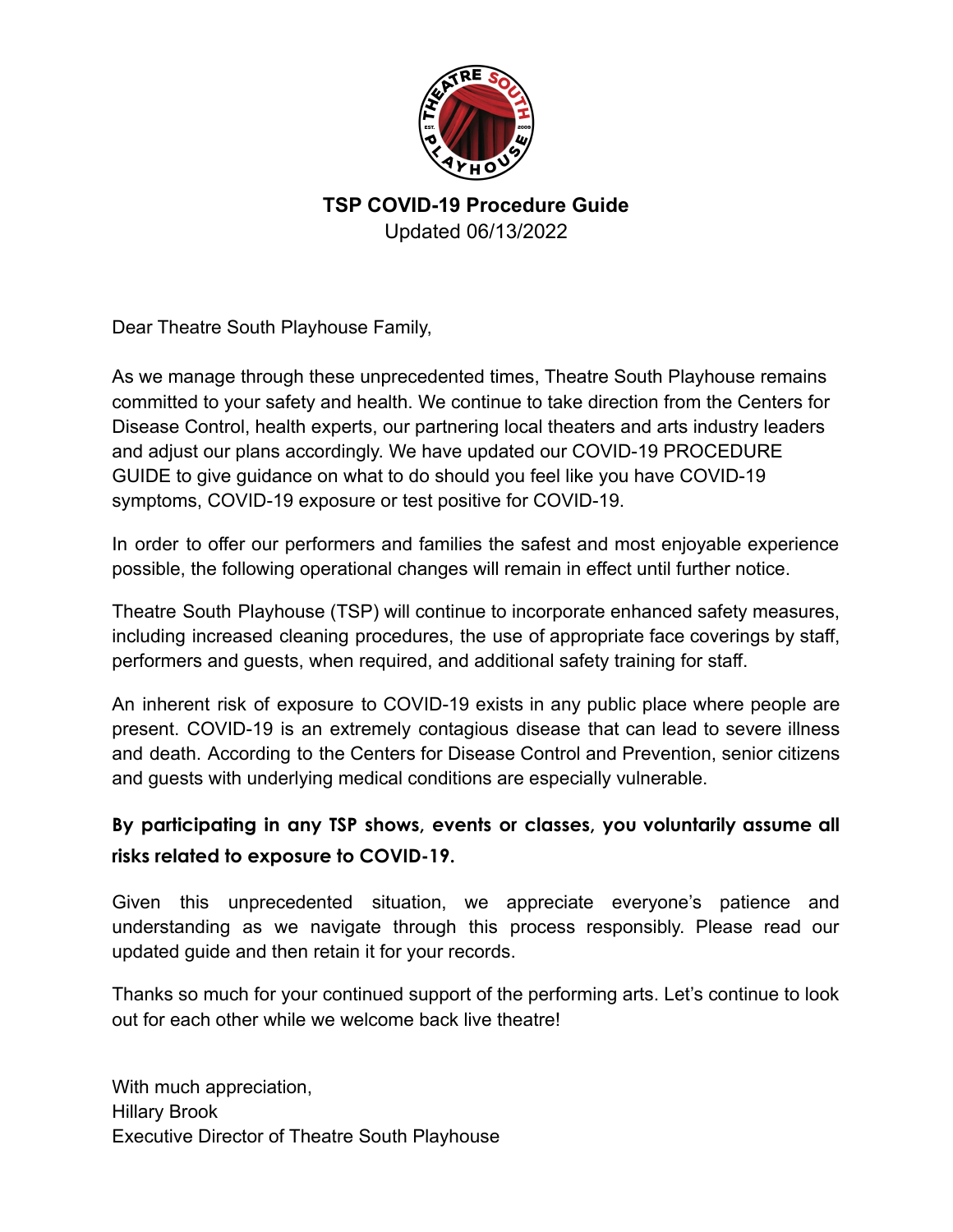

\**This plan will be "fluid" and may be adjusted monthly as new research and CDC recommendations are released. Theatre South is working to stay consistent with our partnering local theatre companies to ensure a safe and inclusive environment for our students, guests, and staff.*

## **Face covering requirements**



Masks are mandatory until further notice. This includes all camps, musical theatre classes, voice lessons and rehearsals. Until further notice all audiences will still be required to wear a mask that covers their nose and mouth while inside our spaces**.** Until further notice, all staff will remain in masks.



## **Physical distancing**

We are encouraging physical distancing by spreading out in our classrooms and rehearsal spaces.



## **Wash and sanitize hands often**

We are encouraging staff and performers to wash/sanitize their hands several times throughout the day. Ample hand sanitizer stations have been strategically placed throughout the classrooms, lobbies, and public areas.



## **Sick Student/Performer/Staff**

Sick students, performers and staff are asked to stay home if they are feeling ill. If a staff member, student or performer appears ill, they will be isolated in a safe place and asked to go home immediately.

*\*Until further notice, masks will be required for our audiences for Public Performances.*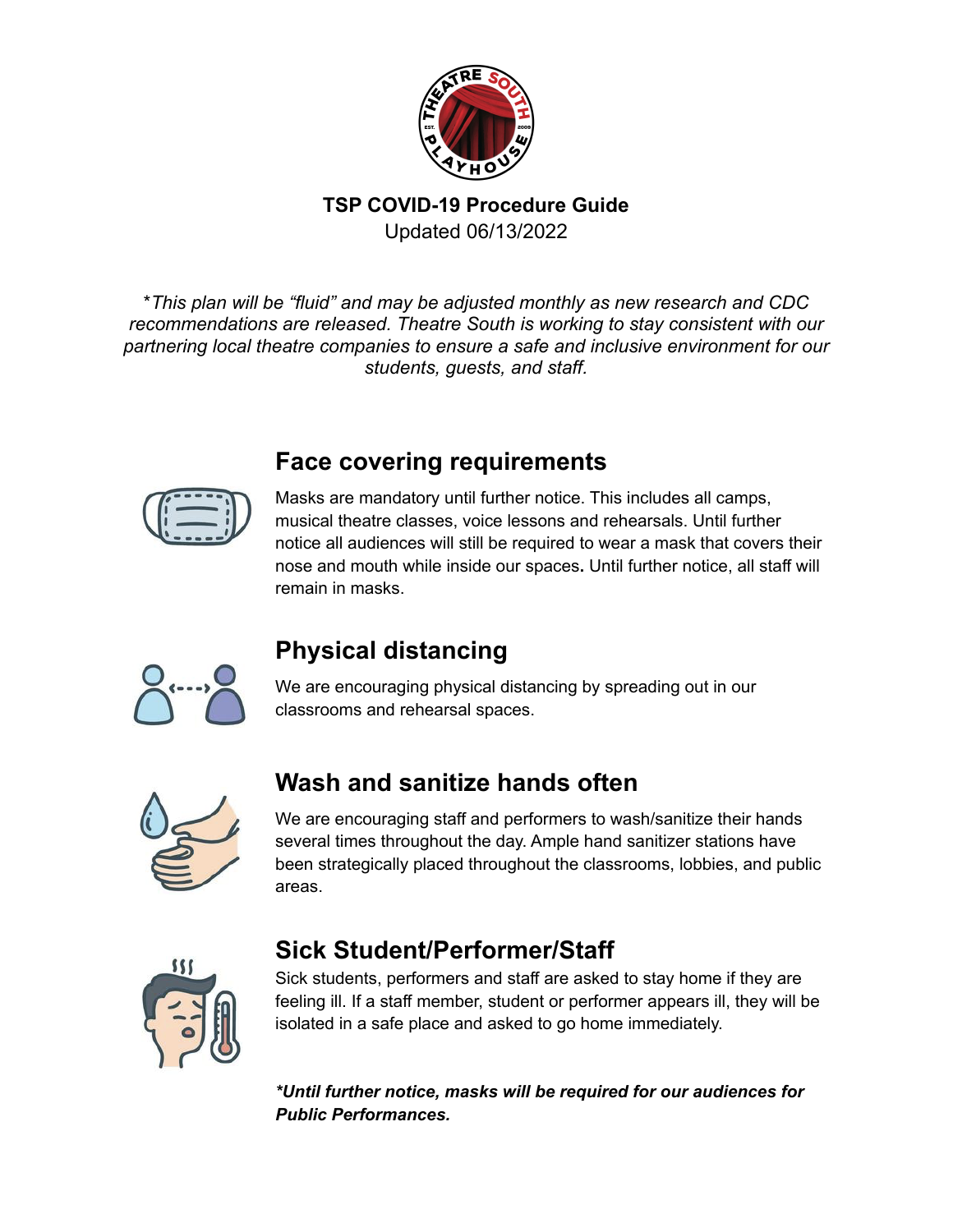

### **THE TSP COVID PLAN JUNE 2022**

\**This plan will be "fluid" and will be adjusted as new research and CDC recommendations are released. Theatre South is working to stay consistent with our partnering local theatre companies to ensure a safe and inclusive environment for our students, guests, and staff.*

- **● We will continue with constant cleaning and disinfecting of all areas by our staff**
- **Please monitor your own child's health and please keep them home if they are not feeling well**
- **Please sanitize at the front door and throughout the day**

#### **MASK USE:** *\*Subject to change*

- **● All staff will remain in masks while indoors at all times while students are present.**
- **● Mask wearing is mandatory until further notice for students, with the exception of musical show performances.**

*\*These policies will be reevaluated in two weeks.*

### **FOR PRIVATE LESSONS:**

- **● Masks will be optional for voice students in certain voice studios. A list will be made available of our different voice studio policies.**
- **● All staff must be in masks for all private lessons until further notice.**

*\*These policies will be reevaluated in two weeks.*

- **● All lunches and snacks are encouraged to be eaten outside on our patio outside the theater, socially distant**
- **● If needed, families can choose to go "online" and continue the same program at home; students would then meet online with our classroom facilitator every morning and will end their day with our TSP theatre classes online**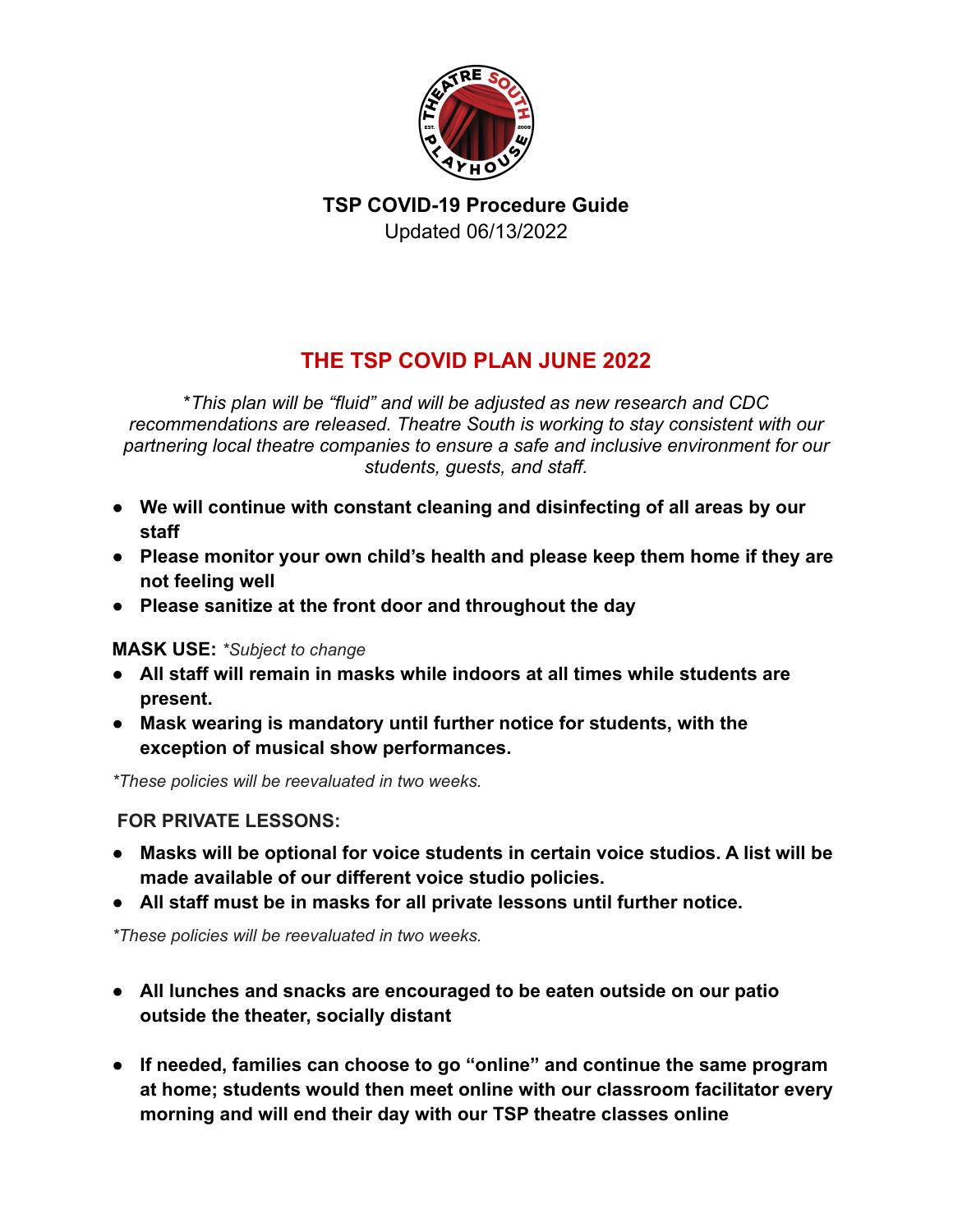

**● If a student, staff member or a family member within the same household tests positive for COVID, the student or staff member may not return to school until a quarantine time of at least 5 days and they submit a negative COVID test**

**SHOWS:** We are pleased to announce that our actors will now hove the option to go maskless or clear guards for performances with proof of a negative COVID test during tech week and shows by our free testing partner Healthworks. This is optional, actors may opt out of testing and use a regular mask that will be themes to their performance piece.

*\*Students and performers will not be entitled to a refund for missing any classes, rehearsals, or performances due to illness, Covid-19 symptoms, potential exposure/close contact to Covid-19 or testing positive for Covid-19*

Given this unprecedented situation, we appreciate everyone's patience and understanding as we navigate through this process responsibly.

-Team Theatre South Playhouse

#### **Procedure for Potential Exposure or Close Contact:**

- 1. If a an unvaccinated student, performer or staff member has experienced potential exposure or has been in close contact or has primary contact with someone who has COVID-19-like symptoms and/or is awaiting test results, then, The student, performer or staff member must:
	- a. Notify the Admin desk at TSP via email at [Admin@TheatreSouthPlayhouse.org](mailto:Admin@TheatreSouthPlayhouse.org) of the close contact/ potential exposure as soon as possible but no more than 12 hours after knowledge of the COVID-19 contact.
- 2. The student, performer or staff member may not return to TSP or participate in any TSP sponsored event until: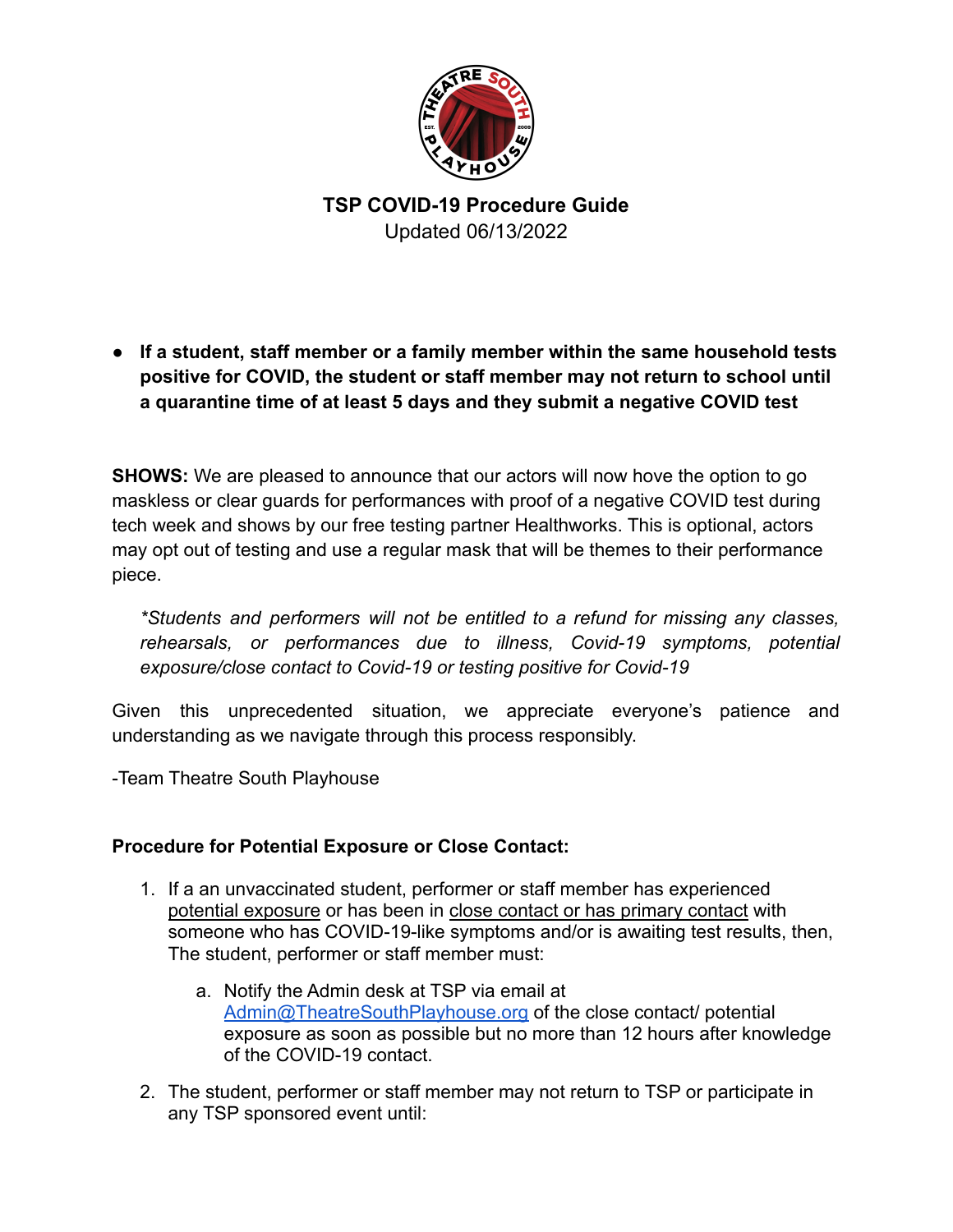

# **TSP COVID-19 Procedure Guide**

Updated 06/13/2022

- a. At least 5 days of quarantine have passed, AND
- b. Are symptom-free for at least 72 hours (no cough or shortness of breath), AND
- c. No fever for at least 72 hours (three full days of no fever) without the use of fever-reducing medicine, AND
- d. Have received a negative test within 72 hours of returning to TSP.
- e. Student, performer or cast may participate in virtual rehearsal or classes if possible while at home, but will not be entitled to a refund due to missing any rehearsals, classes, or performances.

### **Procedure for A Student, Performer or Staff Member tests positive for COVID-19:**

- 1. If a vaccinated or unvaccinated student, performer or staff member tests positive for COVID-19, then the student, performer or staff member must:
	- a. Notify the Admin Desk at TSP at Admin@TheatreSouthPlayhouse.org via email of the positive COVID-19 diagnosis as soon as possible but no more than 12 hours after knowledge of the COVID-19 contact.
- 2. The student, performer or staff member may not return to TSP or participate in any TSP sponsored event until:
	- a. At least 5 or more days of quarantine have passed since testing positive for COVID-19, AND
	- b. Are symptom-free for at least 72 hours (no cough or shortness of breath), AND
	- c. No fever for at least 72 hours (three full days of no fever) without the use of fever-reducing medicine, AND
	- d. Have received a negative COVID test within 72 hours of returning to TSP.
	- e. Student, performer or cast may participate in virtual rehearsal or classes if